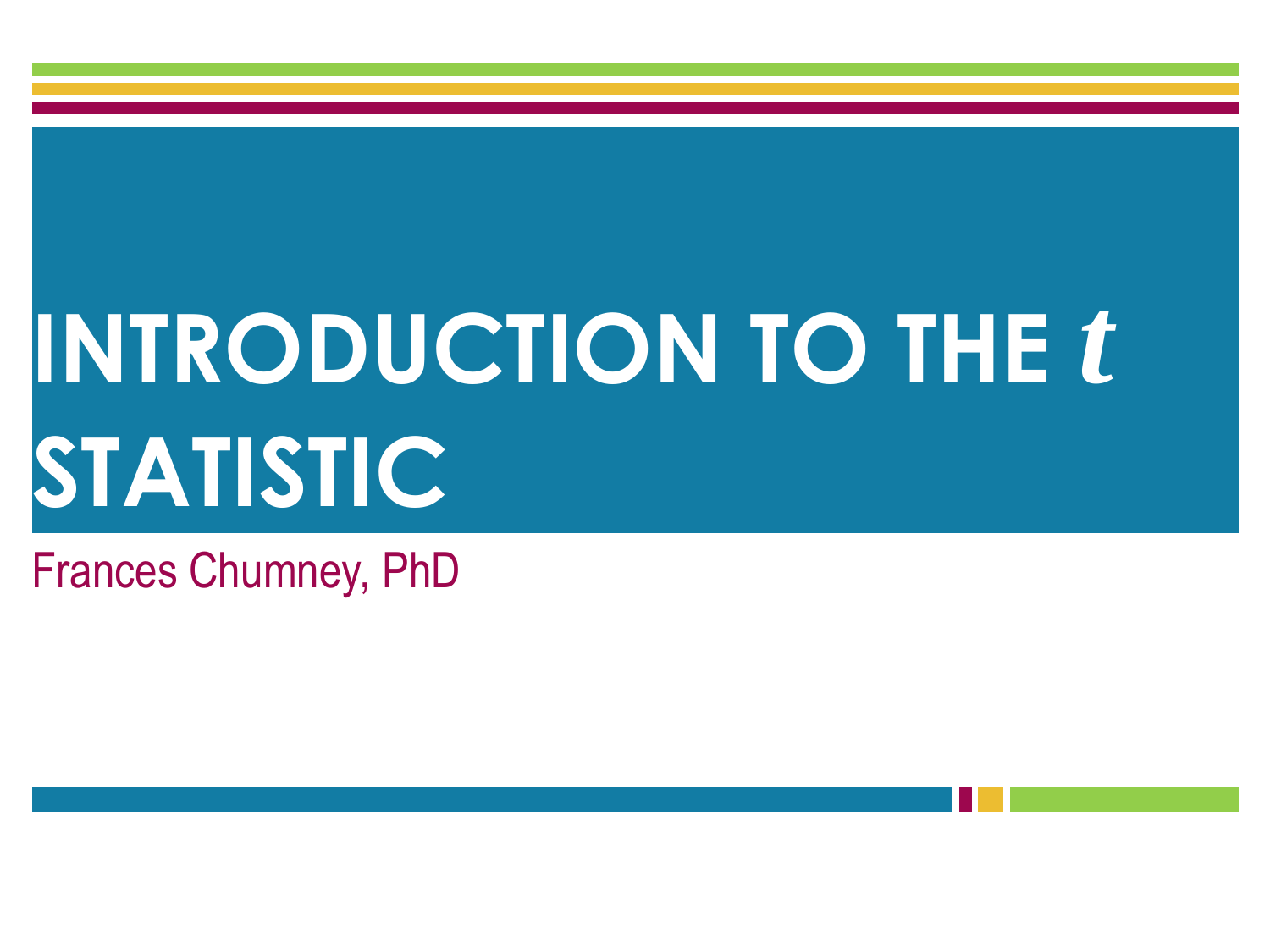### *z***-SCORES REVISITED**

- $\triangleright$  Basic Assumptions
	- *M* approximates μ
	- *σ<sup>M</sup>* estimates how well *M* approximates μ
	- Quantifies inferences made about the population
- The Problem with *z*-scores
	- Requires knowledge of *σ*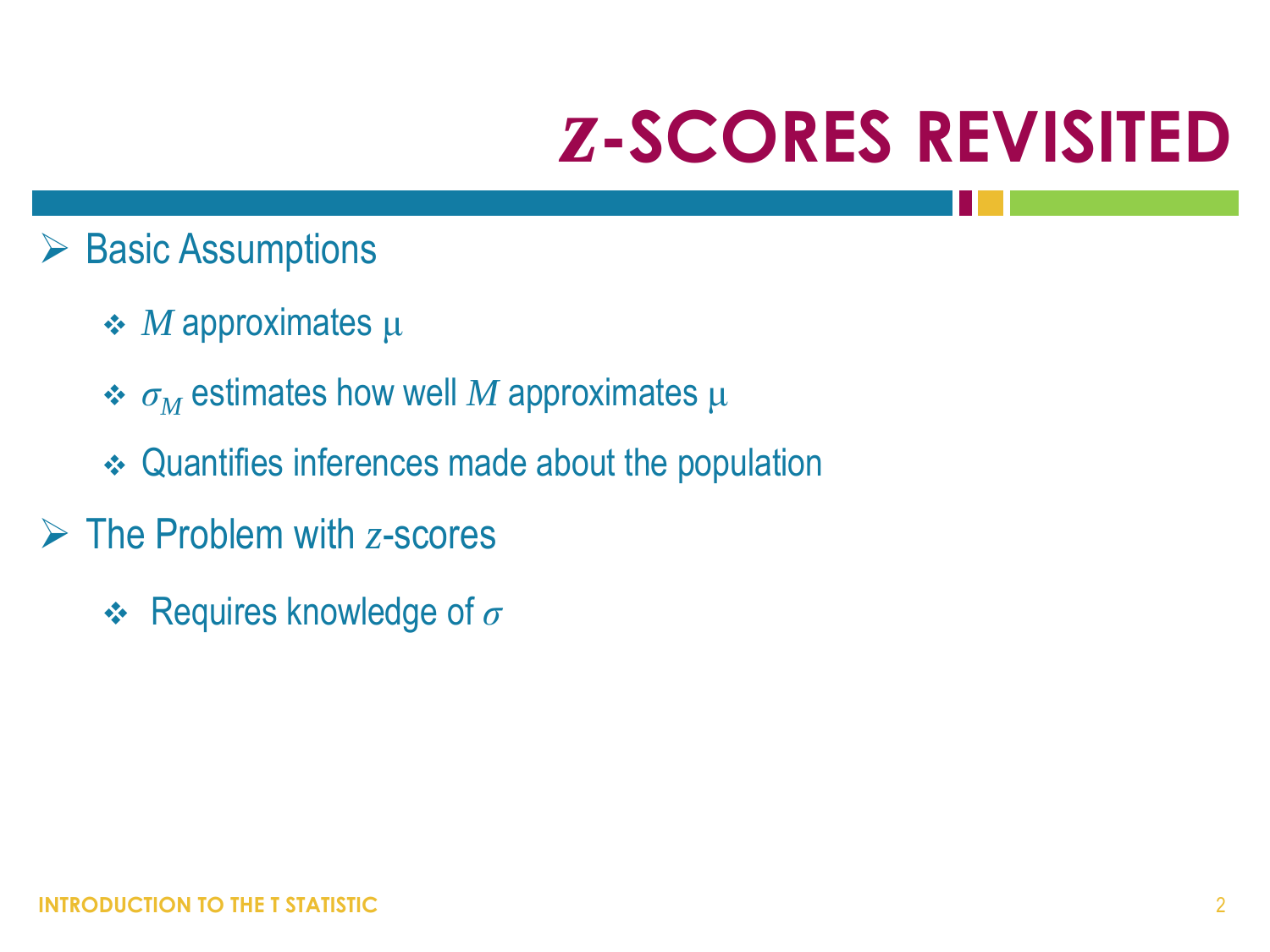### **ESTIMATE OF STANDARD ERROR**

*estimate of the standard error when the population standard deviation is unknown; estimate of standard difference between M and μ*

$$
s_M = \sqrt{\frac{s^2}{n}}
$$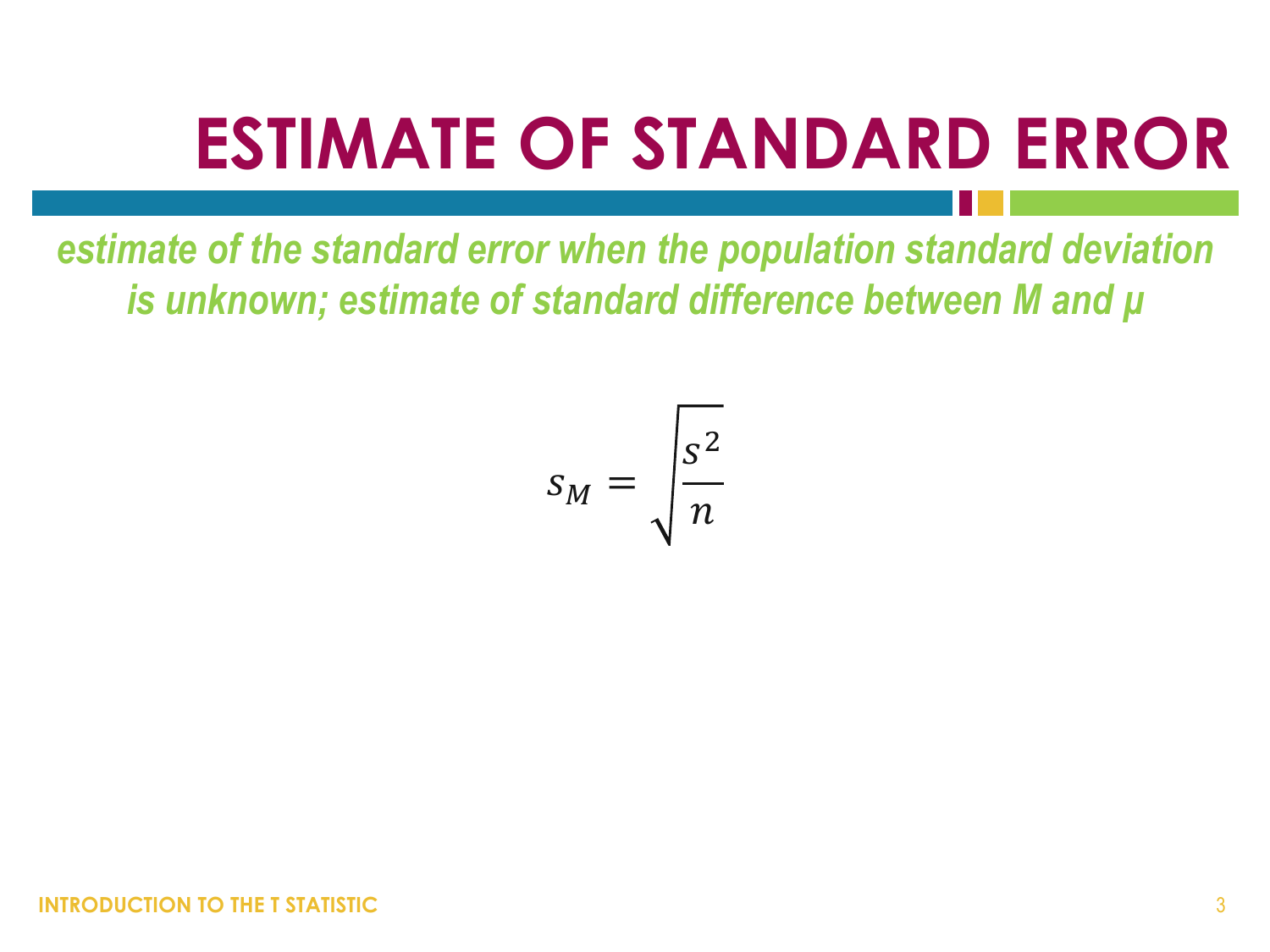### **DEGREES OF FREEDOM**

*number of scores in a sample that are independent and free to vary*

- $\triangleright$  Larger *df*  $\rightarrow$  better *s*<sup>2</sup> represents  $\sigma$ <sup>2</sup>
- $\triangleright$  *df* associated with  $s^2$  describes how well *t* represents *z* 
	- $\div$  Larger  $df \rightarrow$  better *t* statistic approximates *z* statistic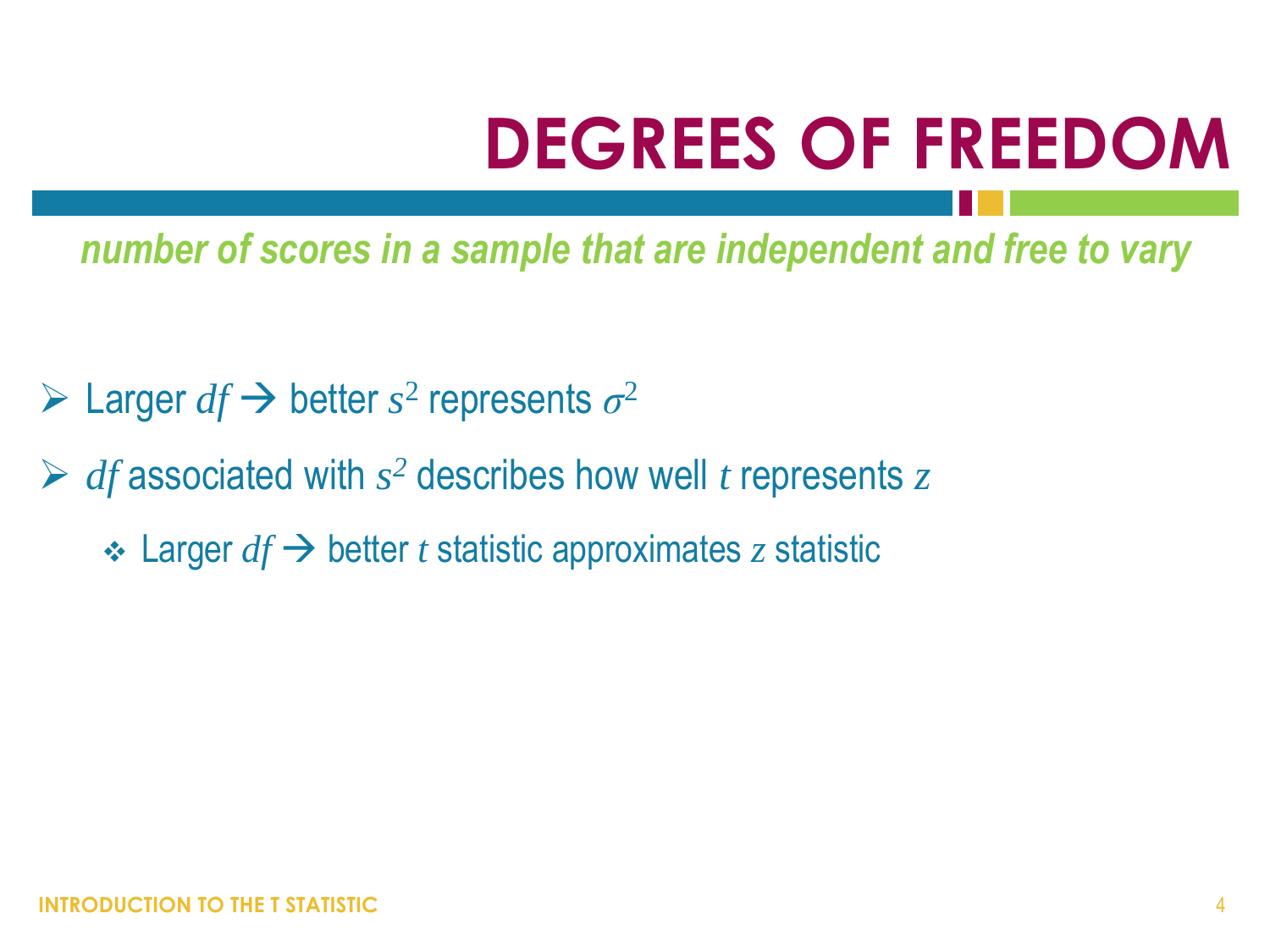### *t* **STATISTIC**

*statistic used to test hypotheses about unknown population μ when the value of σ is unknown*

 $\triangleright$  May be positive or negative (absolute value = magnitude)  $\triangleright$  No upper- or lower- bound values

$$
z = \frac{M-\mu}{\sigma_M} = \frac{M-\mu}{\sqrt{\frac{\sigma^2}{n}}} \qquad \qquad t = \frac{M-\mu}{s_M} = \frac{M-\mu}{\sqrt{\frac{s^2}{n}}}
$$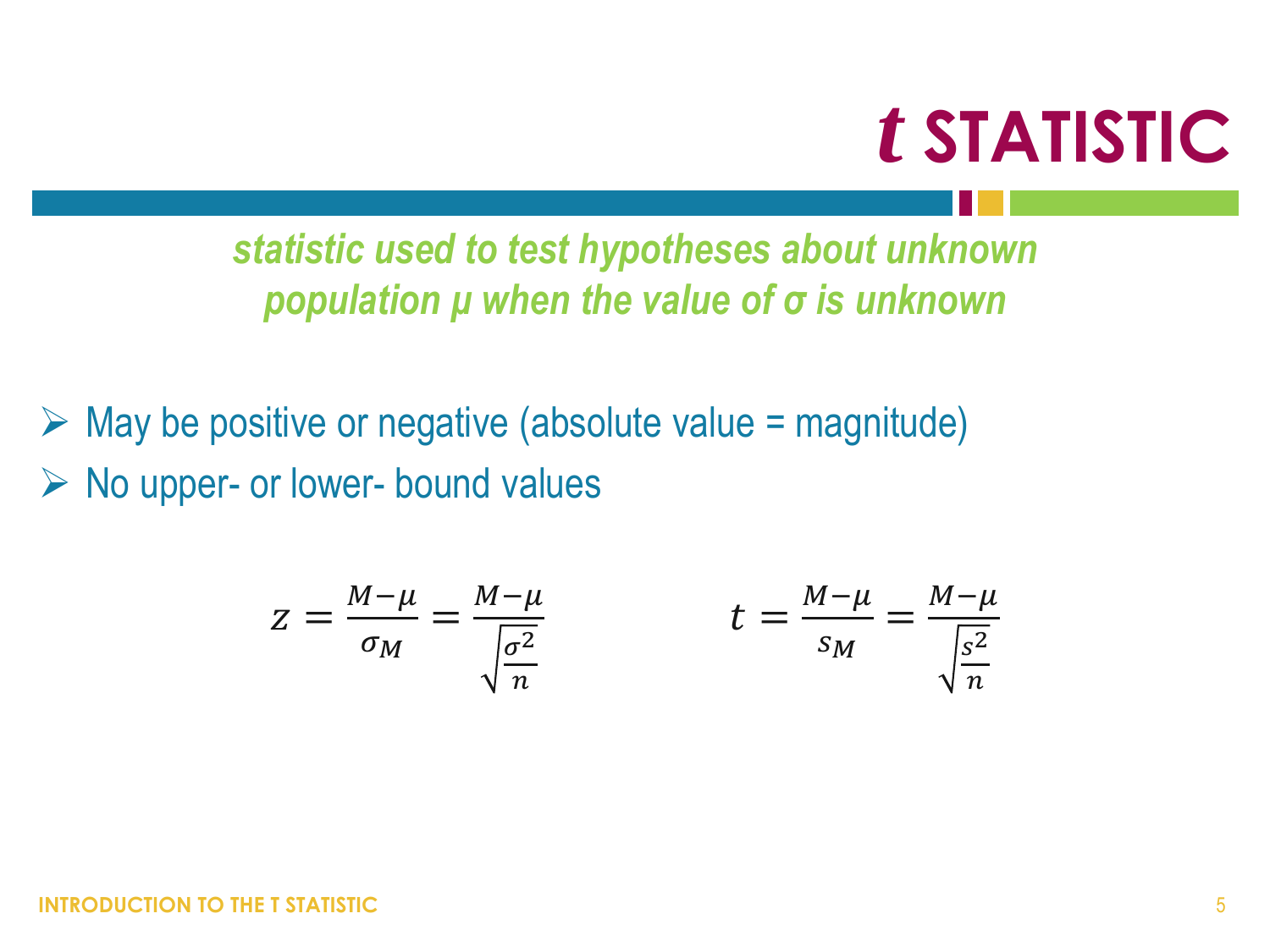### *t* **DISTRIBUTION**



**INTRODUCTION TO THE T STATISTIC** 6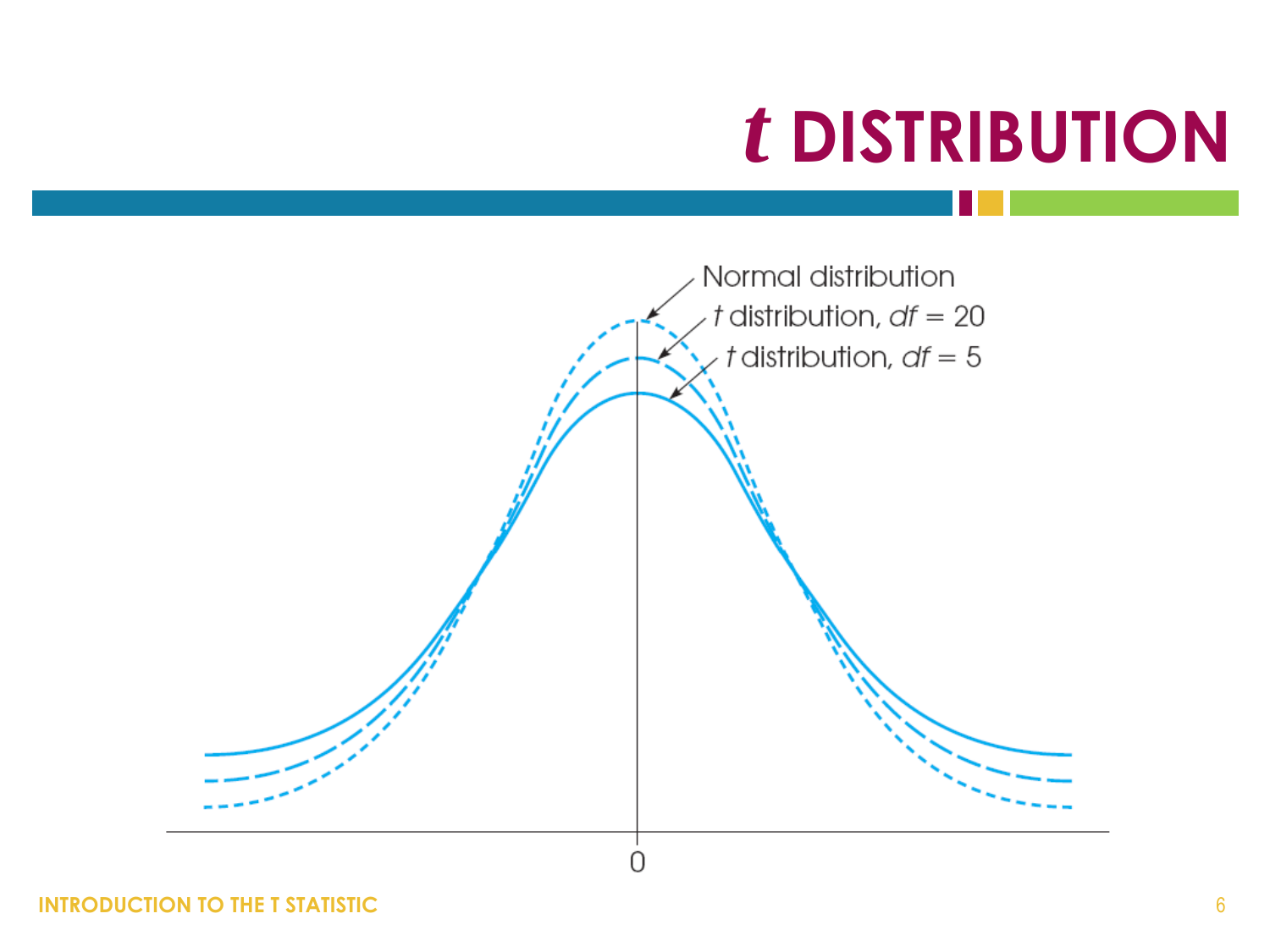### *t* **DISTRIBUTION: PROPORTIONS**

|                                                                                               | 0.25  | 0.10  | <b>Proportion in One Tail</b><br>0.05 | 0.025  | 0.01   | 0.005  |
|-----------------------------------------------------------------------------------------------|-------|-------|---------------------------------------|--------|--------|--------|
| <b>Proportion in Two Tails Combined</b><br>df<br>0.50<br>0.10<br>0.05<br>0.02<br>0.01<br>0.20 |       |       |                                       |        |        |        |
|                                                                                               | 1.000 | 3.078 | 6.314                                 | 12.706 | 31.821 | 63.657 |
| 2                                                                                             | 0.816 | 1.886 | 2.920                                 | 4.303  | 6.965  | 9.925  |
| 3                                                                                             | 0.765 | 1.638 | 2.353                                 | 3.182  | 4.541  | 5.841  |
| 4                                                                                             | 0.741 | 1.533 | 2.132                                 | 2.776  | 3.747  | 4.604  |
| 5                                                                                             | 0.727 | 1.476 | 2.015                                 | 2.571  | 3.365  | 4.032  |
| 6                                                                                             | 0.718 | 1.440 | 1.943                                 | 2.447  | 3.143  | 3.707  |

#### **INTRODUCTION TO THE T STATISTIC**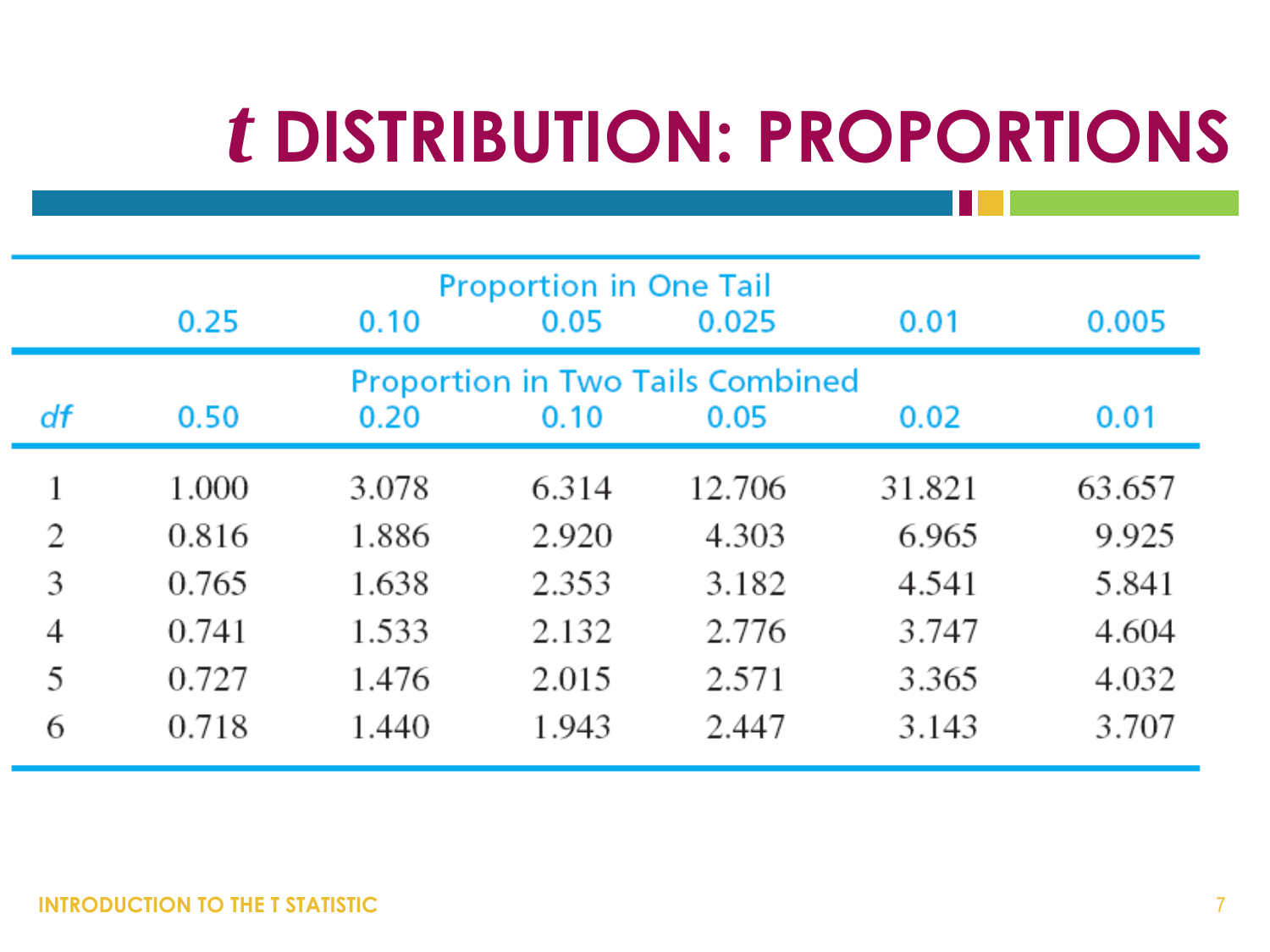### **HYPOTHESIS TESTING WITH** *t*

#### $\triangleright$  Assumptions

- **❖ Values/Observations in sample are independent**
- **❖ Sampled population is normal**
- ▶ Process of Hypothesis Testing
	- $\div$  Start with population with unknown  $\mu$  and  $\sigma^2$
	- Goal: Sample to determine effect (if any) of treatment
	- $\div$  H<sub>0</sub>: the treatment had no effect
	- $\div s^2$  and  $\sigma_s$  computed from sample data

$$
t = \frac{M - \mu}{s_M}
$$

**INTRODUCTION TO THE T STATISTIC** 8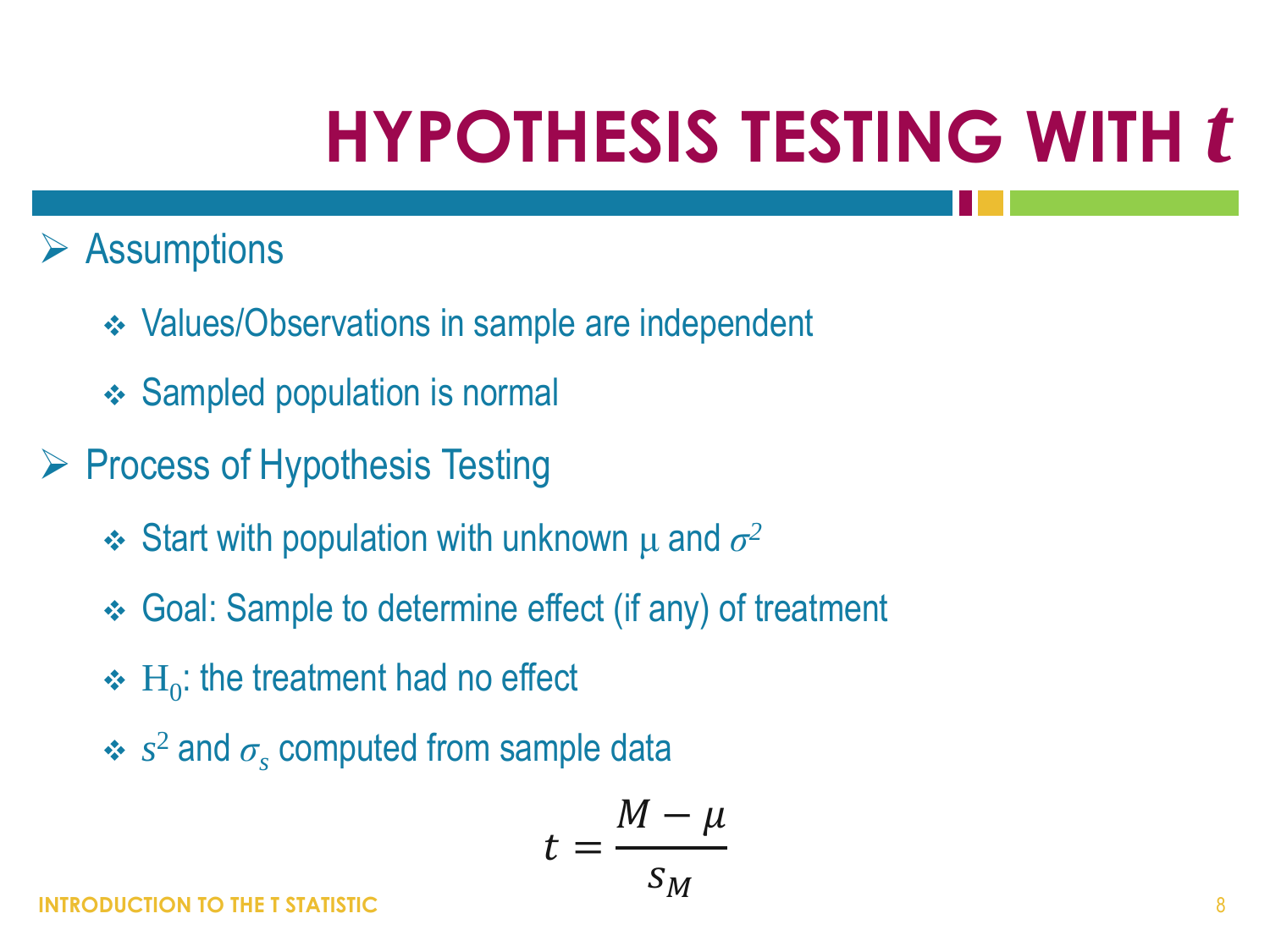### **HYPOTHESIS TESTING WITH** *t*

- $\triangleright$  Step 1: State  $H_0$  and  $H_1$
- $\triangleright$  Step 2: Locate critical region
	- Compute *df* and refer to *t* distribution table
- $\triangleright$  Step 3: Calculate Test Statistic
	- Calculate sample *s* 2
	- $\div$  Compute  $s_M$
	- Compute *t* statistic
- $\triangleright$  Step 4: Make decision regarding H<sub>0</sub>

$$
s^2 = \frac{ss}{df} \qquad s_M = \sqrt{\frac{s^2}{n}} \qquad t = \frac{M-\mu}{s_M}
$$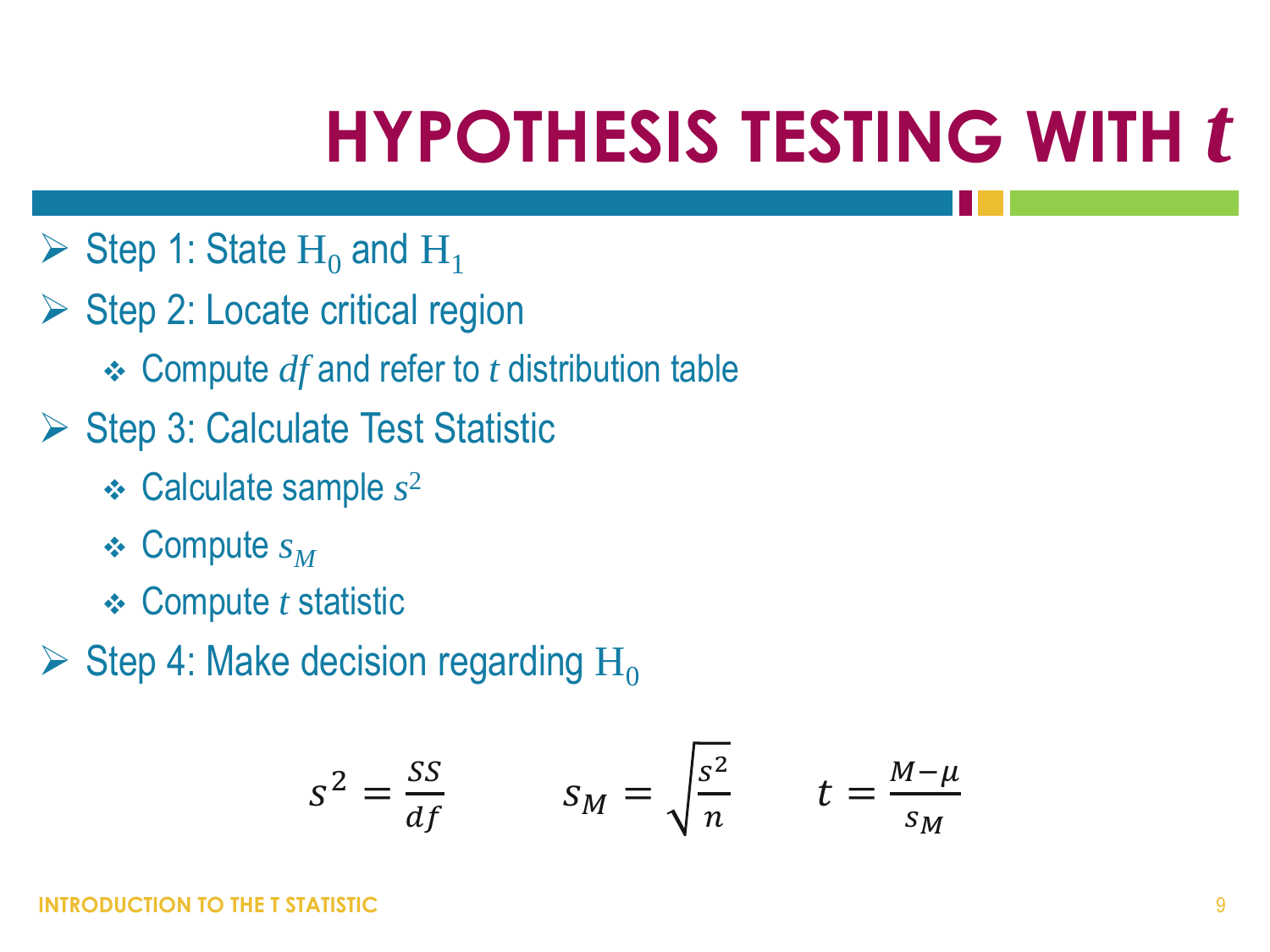#### **EFFECT SIZES**

#### Cohen's *d*

 $\triangleright$   $r^2$ 

$$
d=\frac{M-\mu}{s}
$$

 $\div d = 0.2$  – Small Effect (mean difference  $\approx 0.2$  standard deviation)

 $\div d = 0.5$  – Medium Effect (mean difference  $\approx 0.5$  standard deviation)

 $\div d = 0.8$  – Large Effect (mean difference  $\approx 0.8$  standard deviation)

$$
r^2 = \frac{t^2}{t^2 + df}
$$

 $\div r^2 = 0.01$  – Small Effect

- $\div$   $r^2 = 0.09$  Medium Effect
- $\div r^2 = 0.25 \text{Large Effect}$